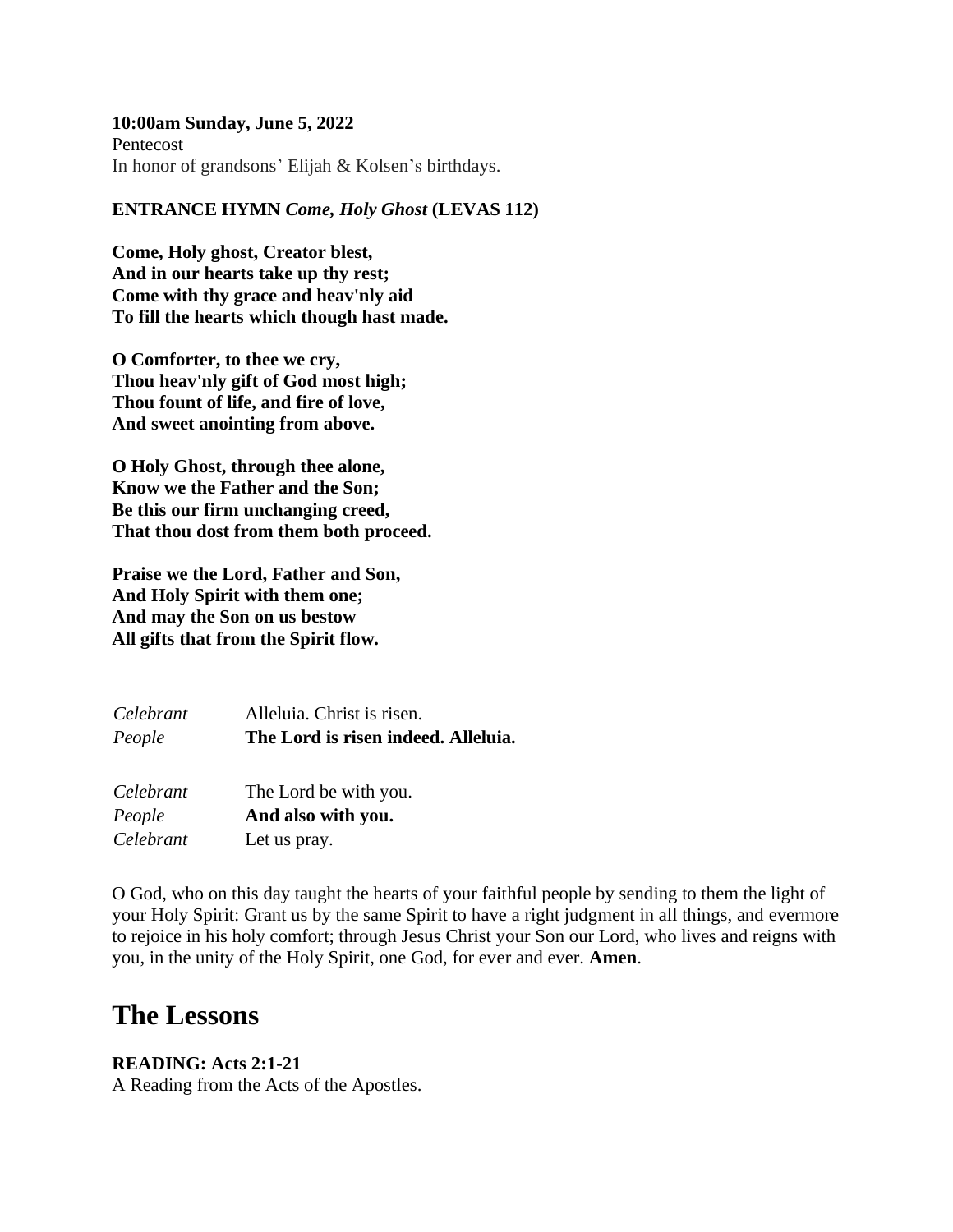<sup>1</sup>When the day of Pentecost had come, they were all together in one place. 2And suddenly from heaven there came a sound like the rush of a violent wind, and it filled the entire house where they were sitting. 3Divided tongues, as of fire, appeared among them, and a tongue rested on each of them. 4All of them were filled with the Holy Spirit and began to speak in other languages, as the Spirit gave them ability.

<sup>5</sup>Now there were devout Jews from every nation under heaven living in Jerusalem. <sup>6</sup>And at this sound the crowd gathered and was bewildered, because each one heard them speaking in the native language of each. 7Amazed and astonished, they asked, "Are not all these who are speaking Galileans? <sup>8</sup>And how is it that we hear, each of us, in our own native language? <sup>9</sup>Parthians, Medes, Elamites, and residents of Mesopotamia, Judea and Cappadocia, Pontus and Asia, 10Phrygia and Pamphylia, Egypt and the parts of Libya belonging to Cyrene, and visitors from Rome, both Jews and proselytes, 11Cretans and Arabs — in our own languages we hear them speaking about God's deeds of power." 12All were amazed and perplexed, saying to one another, "What does this mean?" <sup>13</sup>But others sneered and said, "They are filled with new wine." <sup>14</sup>But Peter, standing with the eleven, raised his voice and addressed them, "Men of Judea and all who live in Jerusalem, let this be known to you, and listen to what I say. <sup>15</sup>Indeed, these are not drunk, as you suppose, for it is only nine o'clock in the morning. 16No, this is what was spoken through the prophet Joel:

<sup>17'</sup>In the last days it will be, God declares,

that I will pour out my Spirit upon all flesh,

and your sons and your daughters shall prophesy,

and your young men shall see visions,

and your old men shall dream dreams.

<sup>18</sup>Even upon my slaves, both men and women,

in those days I will pour out my Spirit;and they shall prophesy.

<sup>19</sup>And I will show portents in the heaven above

and signs on the earth below,blood, and fire, and smoky mist.

<sup>20</sup>The sun shall be turned to darkness

and the moon to blood,before the coming of the Lord's great and glorious day.

<sup>21</sup>Then everyone who calls on the name of the Lord shall be saved.'

*Reader* The Word of the Lord.

*People* **Thanks be to God.**

#### **Psalm 104:25-35, 37**

<sup>25</sup>O LORD, how manifold are your works! \* in wisdom you have made them all; the earth is full of your creatures.

**<sup>26</sup>Yonder is the great and wide sea**

**with its living things too many to number, \***

#### **creatures both small and great.**

<sup>27</sup>There move the ships,

and there is that Leviathan, \*

which you have made for the sport of it.

**<sup>28</sup>All of them look to you \***

**to give them their food in due season.**

<sup>29</sup>You give it to them; they gather it;  $*$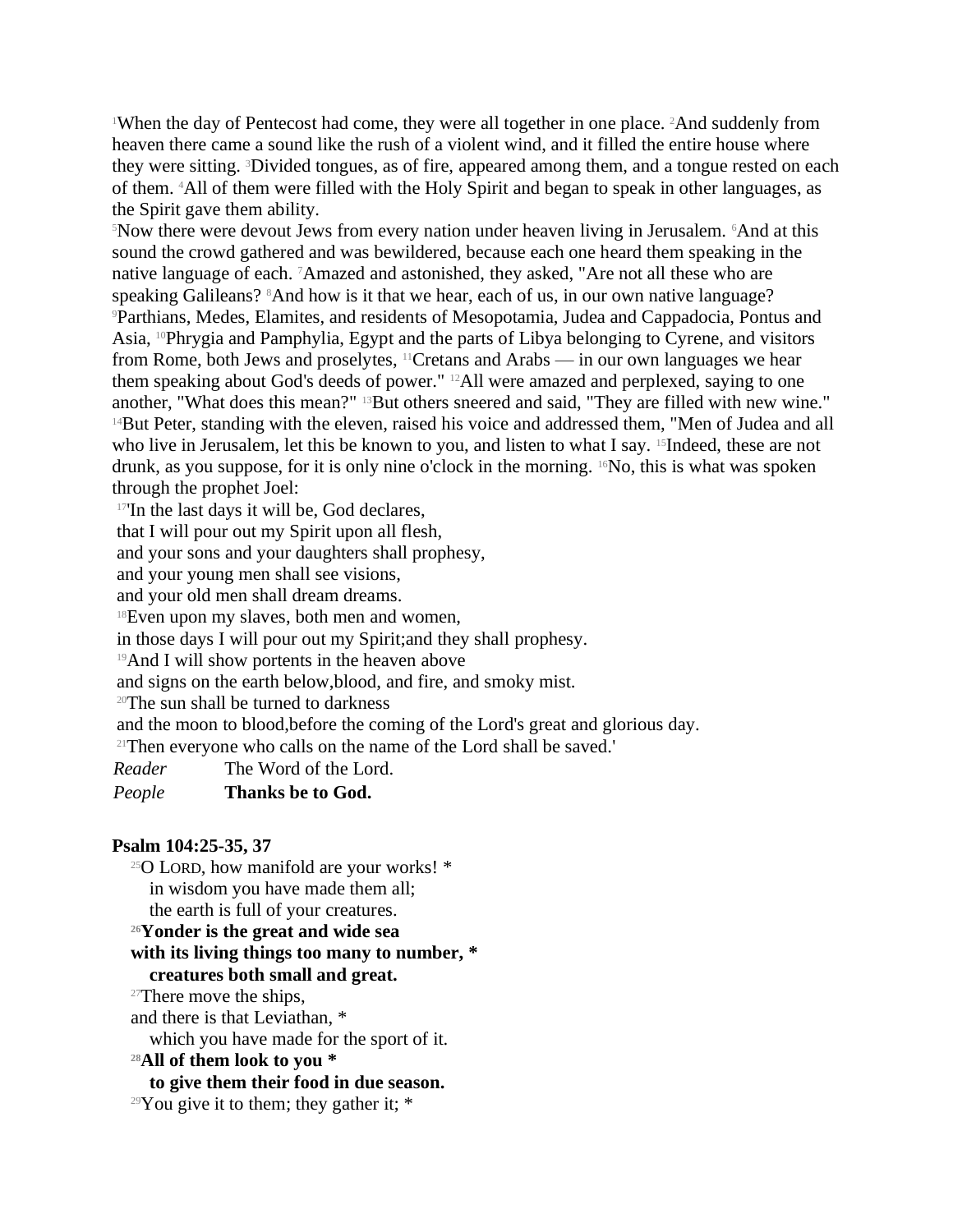you open your hand, and they are filled with good things.

**<sup>30</sup>You hide your face, and they are terrified; \***

**you take away their breath,**

**and they die and return to their dust.**

<sup>31</sup>You send forth your Spirit, and they are created; \* and so you renew the face of the earth.

**<sup>32</sup>May the glory of the LORD endure for ever; \***

**may the LORD rejoice in all his works.**

<sup>33</sup>He looks at the earth and it trembles: \*

he touches the mountains and they smoke.

**<sup>34</sup>I will sing to the LORD as long as I live; \* I will praise my God while I have my being.**

<sup>35</sup>May these words of mine please him; \* I will rejoice in the LORD.

**<sup>37</sup>Bless the LORD, O my soul. \* Hallelujah!**

## **GOSPEL: John 14:8-17 [25-27]**

The Holy Gospel of our Lord Jesus Christ according to John.

# *People* **Glory to you, Lord Christ.**

<sup>8</sup>Philip said to [Jesus,] "Lord, show us the Father, and we will be satisfied." <sup>9</sup>Jesus said to him, "Have I been with you all this time, Philip, and you still do not know me? Whoever has seen me has seen the Father. How can you say, 'Show us the Father'? <sup>10</sup>Do you not believe that I am in the Father and the Father is in me? The words that I say to you I do not speak on my own; but the Father who dwells in me does his works. <sup>11</sup>Believe me that I am in the Father and the Father is in me; but if you do not, then believe me because of the works themselves. 12Very truly, I tell you, the one who believes in me will also do the works that I do and, in fact, will do greater works than these, because I am going to the Father. 13I will do whatever you ask in my name, so that the Father may be glorified in the Son. <sup>14</sup>If in my name you ask me for anything, I will do it.

<sup>15"</sup>If you love me, you will keep my commandments. <sup>16</sup>And I will ask the Father, and he will give you another Advocate, to be with you forever. 17This is the Spirit of truth, whom the world cannot receive, because it neither sees him nor knows him. You know him, because he abides with you, and he will be in you. [

 $25$ <sup>41</sup> have said these things to you while I am still with you. <sup>26</sup>But the Advocate, the Holy Spirit, whom the Father will send in my name, will teach you everything, and remind you of all that I have said to you. <sup>27</sup>Peace I leave with you; my peace I give to you. I do not give to you as the world gives. Do not let your hearts be troubled, and do not let them be afraid."]

The Gospel of the Lord.

*People* **Praise to you, Lord Christ**.

**THE SERMON**

**THE CREED We believe in one God,**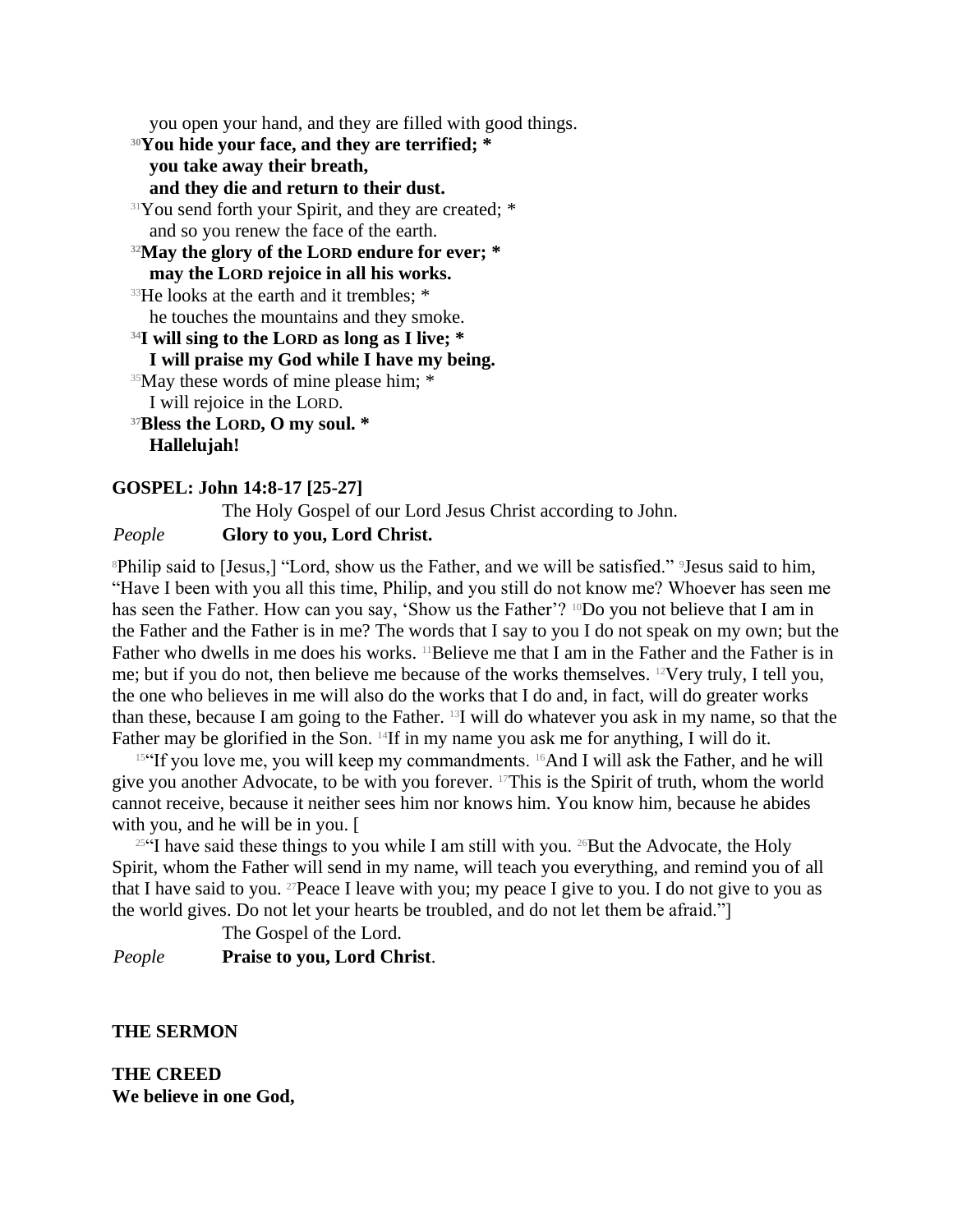**the Father, the Almighty, maker of heaven and earth, of all that is, seen and unseen. We believe in one Lord, Jesus Christ, the only Son of God, eternally begotten of the Father, God from God, Light from Light, true God from true God, begotten, not made, of one Being with the Father. Through him all things were made. For us and for our salvation he came down from heaven: by the power of the Holy Spirit he became incarnate from the Virgin Mary, and was made man. For our sake he was crucified under Pontius Pilate; he suffered death and was buried. On the third day he rose again in accordance with the Scriptures; he ascended into heaven and is seated at the right hand of the Father. He will come again in glory to judge the living and the dead, and his kingdom will have no end. We believe in the Holy Spirit, the Lord, the giver of life, who proceeds from the Father and the Son. With the Father and the Son he is worshiped and glorified. He has spoken through the Prophets. We believe in one holy catholic and apostolic Church. We acknowledge one baptism for the forgiveness of sins. We look for the resurrection of the dead, and the life of the world to come. Amen.**

#### **THE PRAYERS OF THE PEOPLE**

With all our heart, mind, soul and strength, let us pray to the Lord, saying, "Lord have mercy."

For the church and all its ministers, and for St. John's and its mission and ministry, let us pray to the Lord. **Lord, have mercy.**

For our nation and all those in authority, let us pray to the Lord. **Lord, have mercy.**

For peace throughout the world, an end to all terrorism and violence, and peace in Ukraine, let us pray to the Lord. **Lord, have mercy.**

For all those in our armed forces at home and abroad, especially those from our families and community, and for all first responders, let us pray to the Lord. **Lord, have mercy.**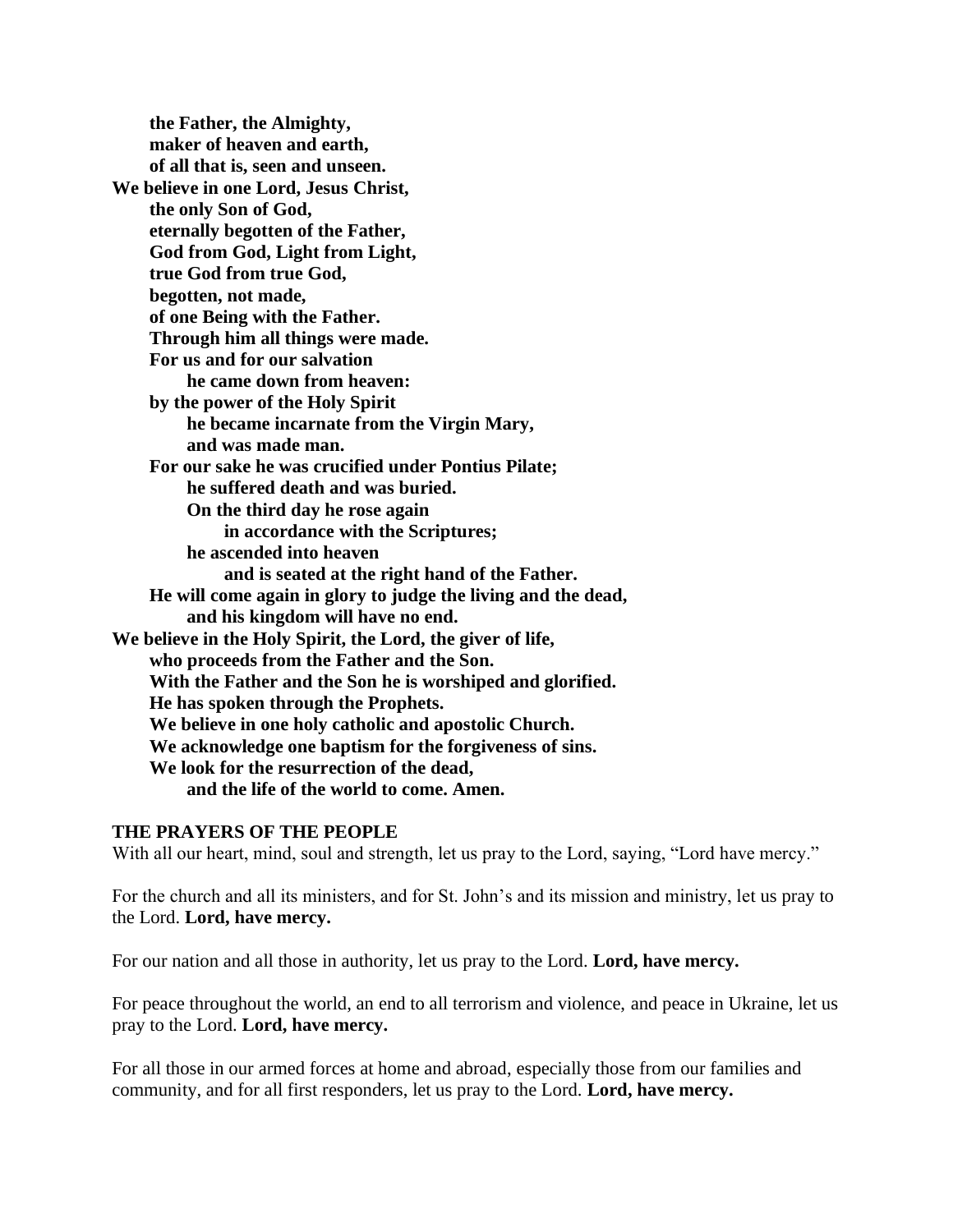For all those infected with or at risk from the COVID virus, and for all health care and other front-line workers, let us pray to the Lord. **Lord, have mercy.**

For the poor and the oppressed, the unemployed and the destitute, for refugees, prisoners and captives, for victims of natural disasters, and for all who have asked for our prayers, let us pray to the Lord. **Lord, have mercy.**

For those who have died in the hope of the resurrection, and for all the departed, let us pray to the Lord. **Lord, have mercy.**

## **CONFESSION OF SIN**

Let us confess our sins against God and our neighbor.

**Most merciful God, we confess that we have sinned against you in thought, word, and deed, by what we have done, and by what we have left undone. We have not loved you with our whole heart; we have not loved our neighbors as ourselves. We are truly sorry and we humbly repent. For the sake of your Son Jesus Christ, have mercy on us and forgive us; that we may delight in your will, and walk in your ways, to the glory of your Name. Amen.**

Almighty God have mercy on you, forgive you all your sins through our Lord Jesus Christ, strengthen you in all goodness, and by the power of the Holy Spirit keep you in eternal life. **Amen**.

# **THE PEACE**

*Celebrant* The peace of the Lord be always with you. *People* **And also with you.**

# The Holy Communion

# **OFFERTORY SENTENCE**

# **OFFERTORY HYMN** *Breathe on me, Breath of God (Nova Vita)* **(H 508)**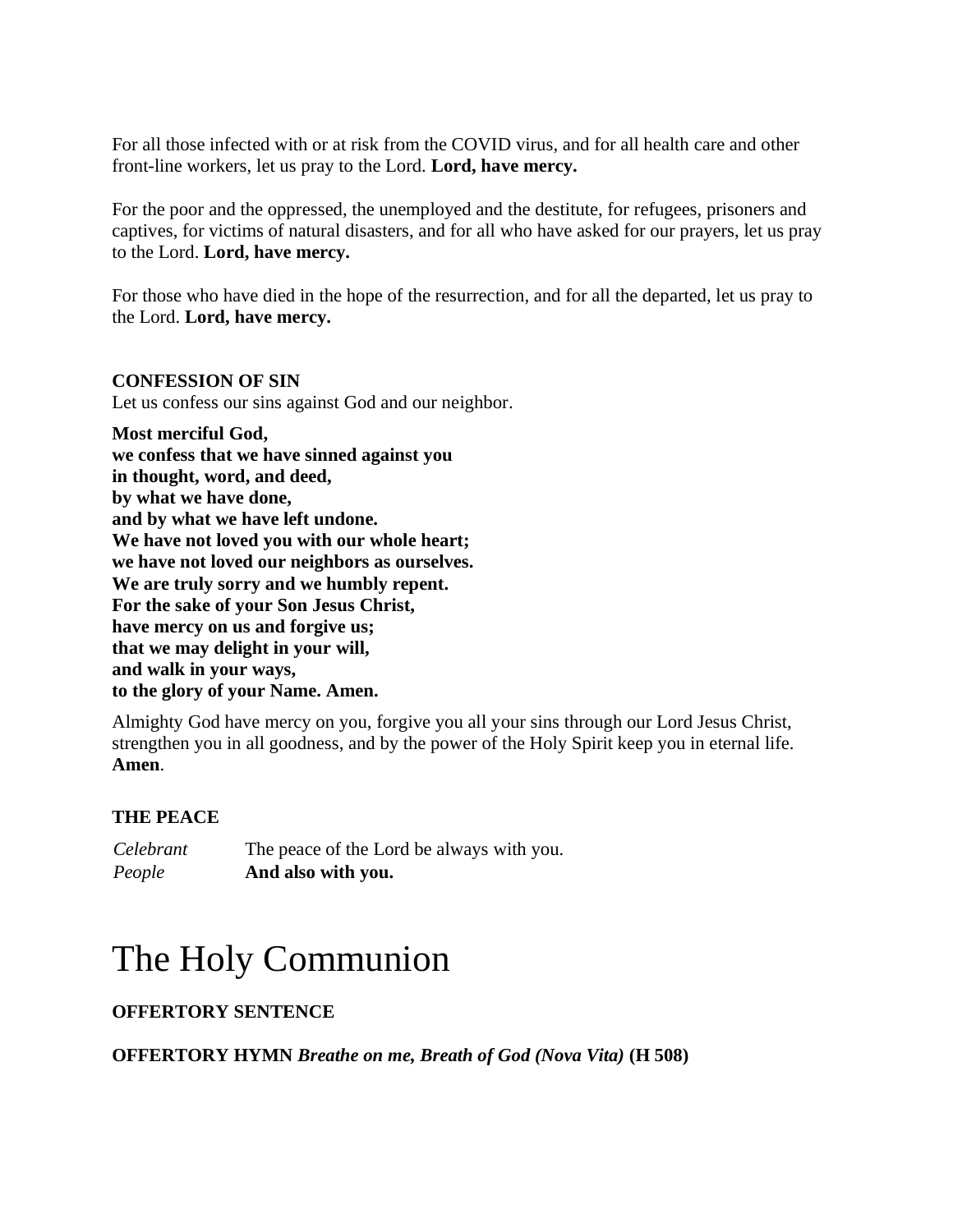

# **DOXOLOGY Praise God from whom all blessings flow. Praise him, all creatures here below. Praise him above, ye heavenly host. Praise Father, Son, and Holy Ghost. Amen.**

| Celebrant | The Lord be with you.                      |
|-----------|--------------------------------------------|
| People    | And also with you.                         |
| Celebrant | Lift up your hearts.                       |
| People    | We lift them to the Lord.                  |
| Celebrant | Let us give thanks to the Lord our God.    |
| People    | It is right to give him thanks and praise. |

It is right, and a good and joyful thing, always and everywhere to give thanks to you, Father Almighty, Creator of heaven and earth.

Through Jesus Christ our Lord. In fulfillment of his true promise, the Holy Spirit came down from heaven, lighting upon the disciples, to teach them and to lead them into all truth; uniting peoples of many tongues in the confession of one faith, and giving to your Church the power to serve you as a royal priesthood, and to preach the Gospel to all nations.

Therefore we praise you, joining our voices with Angels and Archangels and with all the company of heaven, who for ever sing this hymn to proclaim the glory of your Name: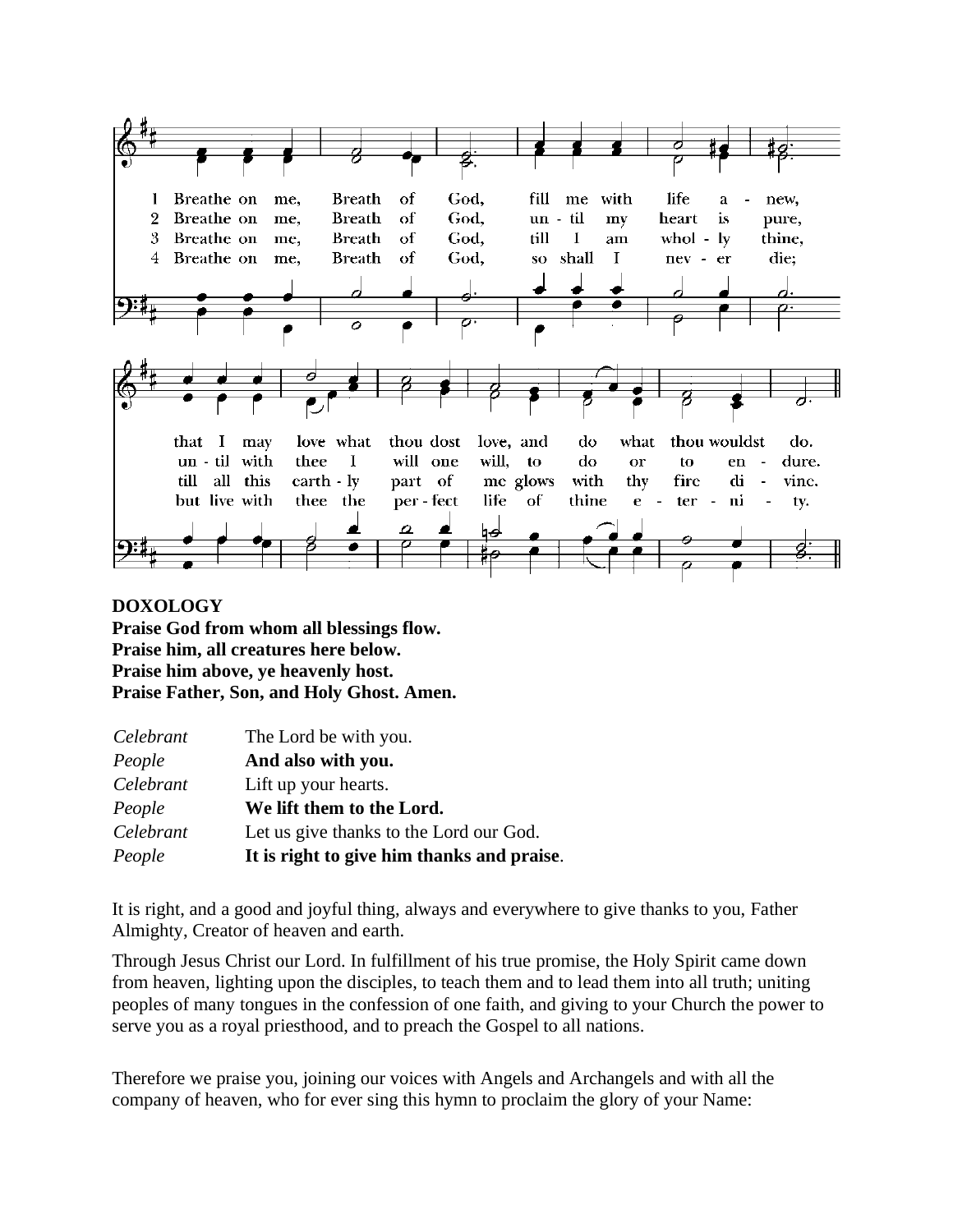#### **Holy, holy, holy Lord, God of power and might, heaven and earth are full of your glory. Hosanna in the highest. Blessed is he who comes in the name of the Lord. Hosanna in the highest.**

Holy and gracious Father: In your infinite love you made us for yourself; and, when we had fallen into sin and become subject to evil and death, you, in your mercy, sent Jesus Christ, your only and eternal Son, to share our human nature, to live and die as one of us, to reconcile us to you, the God and Father of all.

He stretched out his arms upon the cross, and offered himself in obedience to your will, a perfect sacrifice for the whole world.

On the night he was handed over to suffering and death, our Lord Jesus Christ took bread; and when he had given thanks to you, he broke it, and gave it to his disciples, and said, "Take, eat: This is my Body, which is given for you. Do this for the remembrance of me."

After supper he took the cup of wine; and when he had given thanks, he gave it to them, and said, "Drink this, all of you: This is my Blood of the new Covenant, which is shed for you and for many for the forgiveness of sins. Whenever you drink it, do this for the remembrance of me."

Therefore we proclaim the mystery of faith:

#### **Christ has died. Christ is risen. Christ will come again.**

We celebrate the memorial of our redemption, O Father, in this sacrifice of praise and thanksgiving. Recalling his death, resurrection, and ascension, we offer you these gifts.

Sanctify them by your Holy Spirit to be for your people the Body and Blood of your Son, the holy food and drink of new and unending life in him. Sanctify us also that we may faithfully receive this holy Sacrament, and serve you in unity, constancy, and peace; and at the last day bring us with all your saints into the joy of your eternal kingdom.

All this we ask through your Son Jesus Christ. By him, and with him, and in him, in the unity of the Holy Spirit all honor and glory is yours, Almighty Father, now and for ever. *AMEN*.

#### **THE LORD'S PRAYER**

And now, as our Savior Christ has taught us, we are bold to say,

**Our Father, who art in heaven, hallowed be thy Name, thy kingdom come, thy will be done, on earth as it is in heaven. Give us this day our daily bread. And forgive us our trespasses, as we forgive those who trespass against us. And lead us not into temptation, but deliver us from evil. For thine is the kingdom,**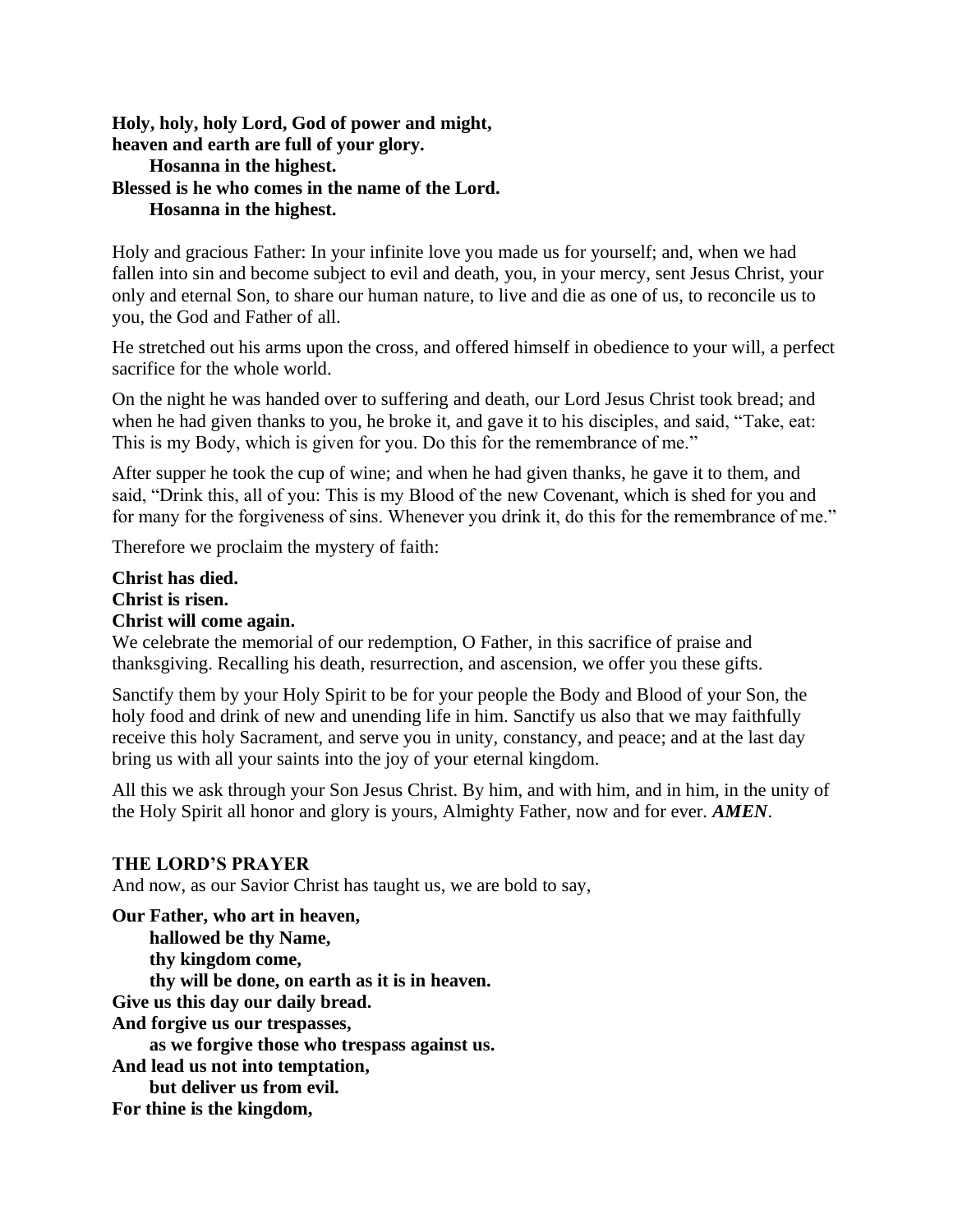**and the power, and the glory, forever and ever. Amen.**

# **The Breaking of the Bread**

Alleluia. Christ our Passover is sacrificed for us; **Therefore let us keep the feast. Alleluia.**

**INVITATION TO COMMUNION**

# **DISTRIBUTION OF COMMUNION**

**COMMUNION HYMN** *Come down, O Love divine (Down Ampney)* **(H 516)**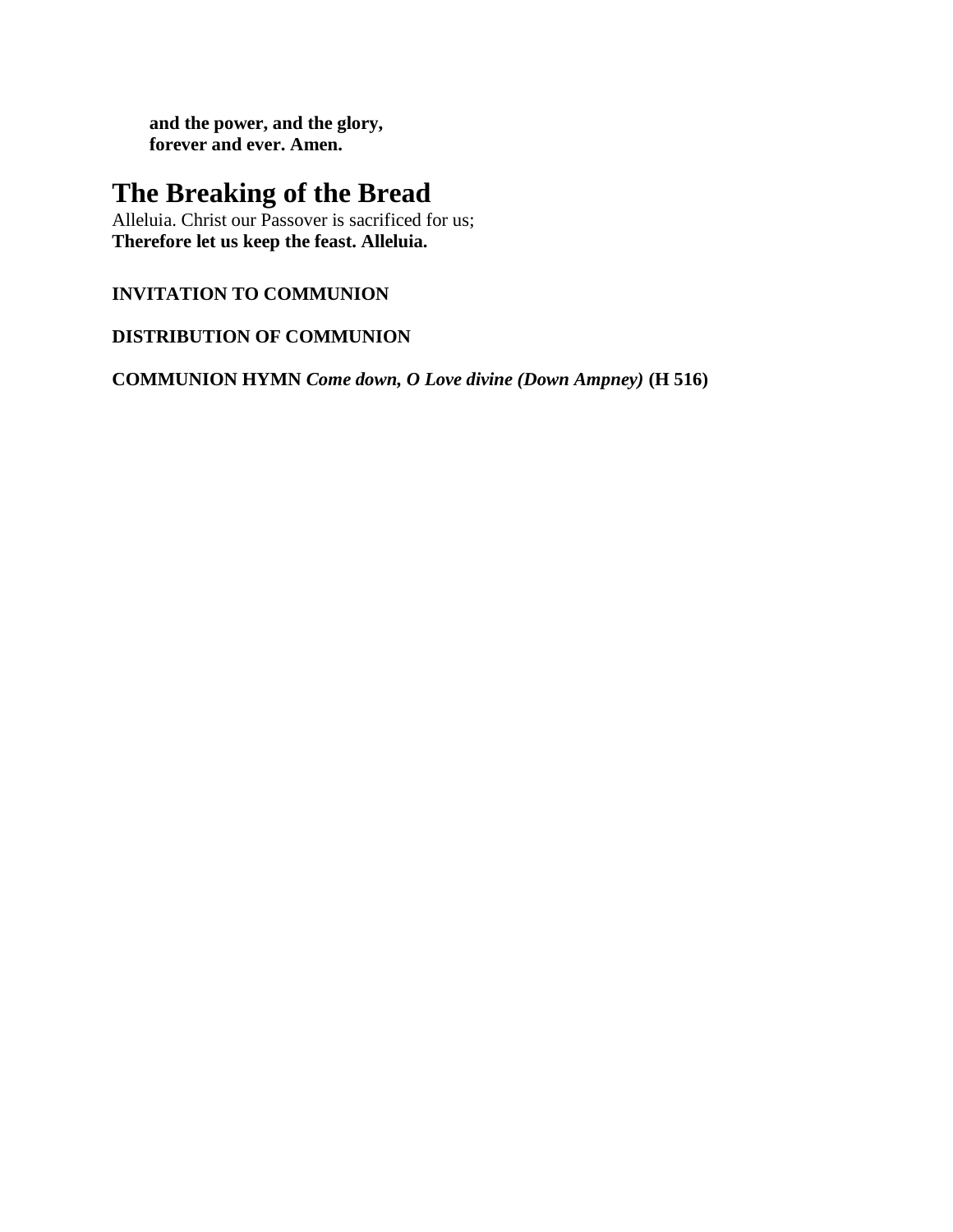